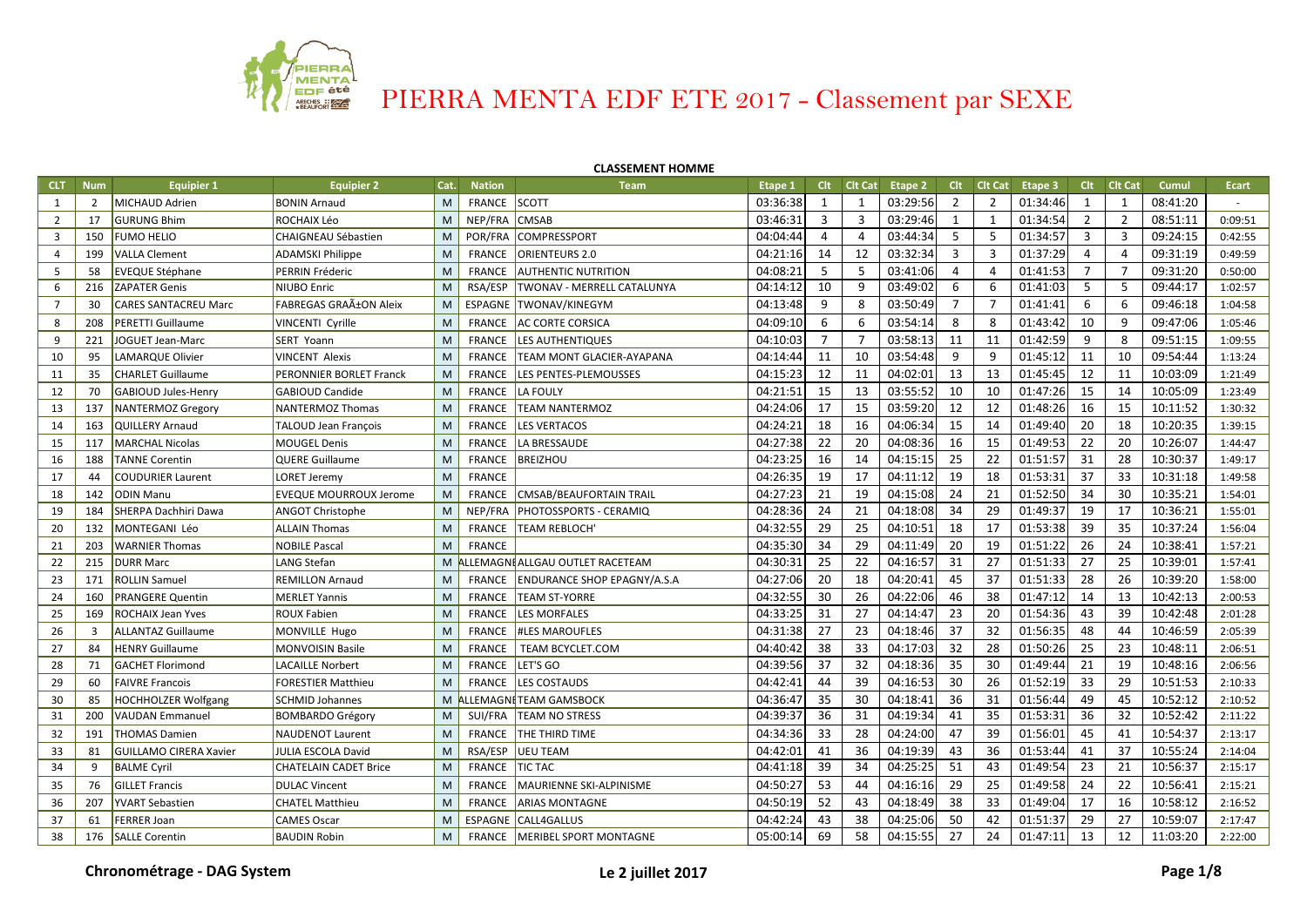

| 39 | 209 | <b>MORERA David</b>                    | GODAYOL Jordi                  | M | ESPAGNE U. E. VIC |                                   | 04:42:23 | 42  | 37  | 04:24:29 | 49  | 41 | 01:59:01 | 57  | 51  | 11:05:53 | 2:24:33 |
|----|-----|----------------------------------------|--------------------------------|---|-------------------|-----------------------------------|----------|-----|-----|----------|-----|----|----------|-----|-----|----------|---------|
| 40 | 217 | <b>LLORT SAMSE Jofre</b>               | <b>MARC Segarra</b>            | M |                   | ANDORRE PALMITO TEAM              | 04:48:53 | 49  | 41  | 04:24:21 | 48  | 40 | 01:53:38 | 38  | 34  | 11:06:52 | 2:25:32 |
| 41 | 28  | <b>BUINOUD Corentin</b>                | <b>GERMAIN Victor</b>          | M | <b>FRANCE</b>     | LOU VIOTS                         | 05:03:44 | 71  | 60  | 04:09:39 | 17  | 16 | 01:56:32 | 47  | 43  | 11:09:55 | 2:28:35 |
| 42 | 113 | <b>MAHINC Gregory</b>                  | <b>REMY Vincent</b>            | M | <b>FRANCE</b>     | TEAM MONTS DU LYONNAIS            | 04:57:15 | 60  | 51  | 04:19:07 | 39  | 34 | 01:53:42 | 40  | 36  | 11:10:04 | 2:28:44 |
| 43 | 90  | <b>JUAN Fabien</b>                     | <b>BOUFFETEAU Matthieu</b>     | M | <b>SUISSE</b>     | TEAM NEUCHAVENTURE.CH             | 04:51:37 | 54  | 45  | 04:27:47 | 53  | 44 | 01:54:25 | 42  | 38  | 11:13:49 | 2:32:29 |
| 44 | 108 | <b>IOTARD Alexandre</b>                | <b>CHENAL Raphael</b>          | M | <b>FRANCE</b>     | <b>TEAM BOAR</b>                  | 04:49:25 | 50  | 42  | 04:32:00 | 55  | 46 | 01:53:12 | 35  | 31  | 11:14:37 | 2:33:17 |
| 45 | 112 | <b>LUCHEZ Benoit</b>                   | POULET Damien                  | M | <b>FRANCE</b>     | THE NORTH FACE TEAM AUVERGNE      | 04:52:44 | 55  | 46  | 04:32:18 | 56  | 47 | 01:59:50 | 60  | 52  | 11:24:52 | 2:43:32 |
| 46 | 125 | MASCOT Franck-Emmanuel                 | LAPALUS Jean-Christophe        | M | <b>FRANCE</b>     |                                   | 04:57:39 | 62  | 52  | 04:33:09 | 57  | 48 | 01:55:21 | 44  | 40  | 11:26:09 | 2:44:49 |
| 47 | 52  | <b>DESCHAMPS Louis</b>                 | <b>PLANTE Thomas</b>           | M | <b>FRANCE</b>     | <b>TEAM VALOCHE</b>               | 04:45:02 | 48  | 40  | 04:27:59 | 54  | 45 | 02:13:44 | 112 | 92  | 11:26:45 | 2:45:25 |
| 48 | 106 | LENOURRY Gérald                        | <b>FLORET Thibaut</b>          | M | <b>FRANCE</b>     | <b>DIJON SINGLETRACK</b>          | 04:59:37 | 66  | 56  | 04:34:43 | 59  | 50 | 01:56:54 | 50  | 46  | 11:31:14 | 2:49:54 |
| 49 | 25  | <b>BRESSON Guillaume</b>               | <b>VAUTRIN Olivier</b>         | M | <b>FRANCE</b>     | TEAM TRAPPEURS DES YVELINES       | 04:58:30 | 65  | 55  | 04:35:15 | 61  | 52 | 02:00:31 | 63  | 55  | 11:34:16 | 2:52:56 |
| 50 | 119 | MARGUERIE DE ROTROU Romain MOTTE Boris |                                | M | <b>FRANCE</b>     | TRAILEUX D'PANAME                 | 04:56:35 | 58  | 49  | 04:33:54 | 58  | 49 | 02:04:28 | 76  | 63  | 11:34:57 | 2:53:37 |
| 51 | 99  | LAUR Sylvain                           | MONNIER-BENOIT Philippe        | M | <b>FRANCE</b>     | COMPRESSPORT                      | 04:53:48 | 56  | 47  | 04:38:09 | 66  | 55 | 02:04:31 | 77  | 64  | 11:36:28 | 2:55:08 |
| 52 | 197 | TRUPKIEWICZ Yan                        | <b>VIEUX-JEANTON Guillaume</b> | M | <b>FRANCE</b>     | VA'TOU                            | 04:56:41 | 59  | 50  | 04:45:32 | 70  | 56 | 01:56:10 | 46  | 42  | 11:38:23 | 2:57:03 |
| 53 | 80  | <b>GRY Nicolas</b>                     | SEVA Vincent                   | M | <b>FRANCE</b>     | UNNORMALTRAIL                     | 04:41:50 | 40  | 35  | 04:52:48 | 85  | 67 | 02:05:23 | 80  | 66  | 11:40:01 | 2:58:41 |
| 54 | 156 | <b>POIROT Sebastien</b>                |                                | M | <b>FRANCE</b>     | <b>LES VOSG'PATTES</b>            | 05:05:28 | 73  | 61  | 04:35:00 | 60  | 51 | 02:01:03 | 64  | 56  | 11:41:31 | 3:00:11 |
| 55 | 128 | <b>MELCHIOR Sebastien</b>              | <b>THOMI Michael</b>           | M | BEL/SUI           | <b>TEAM ARNICARE</b>              | 05:06:32 | 77  | 65  | 04:36:07 | 62  | 53 | 02:00:09 | 62  | 54  | 11:42:48 | 3:01:28 |
| 56 | 45  | <b>CROUIN Mickael</b>                  | SIMONOT Julien                 | M | <b>FRANCE</b>     | <b>SPORT CONSULTING</b>           | 04:55:13 | -57 | 48  | 04:53:15 | 87  | 69 | 01:57:21 | 52  | 47  | 11:45:49 | 3:04:29 |
| 57 | 55  | <b>DUPERRAY Rémy</b>                   | <b>PERNOT Nicolas</b>          | M | <b>FRANCE</b>     | LA NAT                            | 04:57:44 | 63  | 53  | 04:48:31 | 76  | 61 | 02:01:57 | 66  | 57  | 11:48:12 | 3:06:52 |
| 58 | 196 | <b>TRAN Anthony</b>                    | PITIOT Pierrick                | M | <b>FRANCE</b>     | <b>TEAM PILAT</b>                 | 05:07:03 | 80  | 67  | 04:48:47 | 77  | 62 | 01:58:01 | 53  | 48  | 11:53:51 | 3:12:31 |
| 59 | 204 | <b>WAUTIER Antoine</b>                 | <b>NUYTTEN Simon</b>           | M | <b>FRANCE</b>     | PLUTOT DEUX FOIS QU'UNE           | 05:19:17 | 94  | 78  | 04:37:17 | 64  | 54 | 02:00:07 | 61  | 53  | 11:56:41 | 3:15:21 |
| 60 | 174 | ROUSSEL Nicolas                        | <b>COLLET André</b>            | M | <b>FRANCE</b>     | A TOULOUSE                        | 04:58:20 | 64  | 54  | 04:54:46 | 91  | 73 | 02:04:23 | 75  | 62  | 11:57:29 | 3:16:09 |
| 61 | 43  | <b>COSTA Alex</b>                      | SERRAINAT Jep                  | M | RSA/ESP           | CALL4GALLUS PRO TEAM              | 04:59:40 | 67  | 57  | 04:50:03 | 80  | 64 | 02:08:03 | 89  | 73  | 11:57:46 | 3:16:26 |
| 62 | 195 | <b>TRAMIER Pierre</b>                  | <b>TRAMIER Brice</b>           | M | <b>FRANCE</b>     |                                   | 05:06:15 | 74  | 62  | 04:46:59 | 74  | 59 | 02:05:29 | 81  | 67  | 11:58:43 | 3:17:23 |
| 63 | 147 | <b>PARDOEN Toma</b>                    | <b>LLUCIA Gilles</b>           | M | <b>FRANCE</b>     | <b>TEAM RAIDLINKS 07</b>          | 05:06:26 | 76  | 64  | 04:47:43 | 75  | 60 | 02:06:22 | 84  | 69  | 12:00:31 | 3:19:11 |
| 64 | 210 | <b>METAY Yohann</b>                    | <b>BETTE Jean Christophe</b>   | M | <b>FRANCE</b>     | <b>TEAM 512</b>                   | 05:14:15 | 90  | 74  | 04:46:49 | 73  | 58 | 02:03:21 | 71  | 60  | 12:04:25 | 3:23:05 |
| 65 | 91  | KERBELLEC Stephane                     | LAUREAU Frederic               | M | <b>FRANCE</b>     | STEF-FRED                         | 05:12:53 | 85  | 70  | 04:50:10 | 81  | 65 | 02:02:57 | 69  | 58  | 12:06:00 | 3:24:40 |
| 66 | 15  | <b>BEQUILLEUX Franck</b>               | <b>PORRET Alain</b>            | M | <b>FRANCE</b>     |                                   | 05:25:49 | 107 | 88  | 04:45:49 | 71  | 57 | 02:04:12 | 73  | 61  | 12:15:50 | 3:34:30 |
| 67 | 190 | <b>FEDDE Jonathan</b>                  | <b>GRANGER Gaetan</b>          | M | <b>FRANCE</b>     | JUST SM;)E                        | 05:12:40 | 84  | 69  | 04:50:52 | 84  | 66 | 02:12:55 | 106 | 88  | 12:16:27 | 3:35:07 |
| 68 | 116 | <b>OLIVA Marc</b>                      | <b>ORIOL Blanche</b>           | M |                   | <b>ESPAGNE MAGIC TEAM</b>         | 05:13:08 | 86  | 71  | 04:54:39 | 90  | 72 | 02:11:14 | 102 | 85  | 12:19:01 | 3:37:41 |
| 69 | 133 | <b>MORLET Francois</b>                 | <b>CORBEX Laurent</b>          | M | FRANCE            | <b>BARGY TEAM</b>                 | 05:17:34 | 92  | 76  | 04:48:54 | 78  | 63 | 02:13:22 | 107 | 89  | 12:19:50 | 3:38:30 |
| 70 | 154 | PILON Manuel                           | JANVIER Guillaume              | M | <b>FRANCE</b>     | LES CROCOS DUNDEE                 | 05:01:19 | 70  | 59  | 05:02:02 | 100 | 80 | 02:17:41 | 134 | 111 | 12:21:02 | 3:39:42 |
| 71 | 175 | <b>SAINT GERMAIN Johan</b>             | <b>CLAREY Pierre Marie</b>     | M | <b>FRANCE</b>     | <b>TACOR TEAM</b>                 | 05:18:32 | 93  | 77  | 04:57:46 | 96  | 77 | 02:08:18 | 91  | 75  | 12:24:36 | 3:43:16 |
| 72 | 123 | <b>MARTIN Sebastien</b>                | <b>BESNARD Nicolas</b>         | M | <b>FRANCE</b>     | <b>US TALENCE</b>                 | 05:17:28 | 91  | 75  | 04:58:52 | 97  | 78 | 02:09:10 | 95  | 79  | 12:25:30 | 3:44:10 |
| 73 | 109 | LOCCI Philippe                         | <b>FABRE Yannick</b>           | M | <b>FRANCE</b>     | TEAM CREMERIE DES MARCHES         | 05:24:14 | 101 | 84  | 04:55:02 | 92  | 74 | 02:06:45 | 86  | 71  | 12:26:01 | 3:44:41 |
| 74 | 114 | <b>MANCEAU Nicolas</b>                 | <b>BEUCHERIE Anthony</b>       | M | <b>FRANCE</b>     | <b>TEAM BREIZH COUSINS</b>        | 05:14:06 | 87  | 72  | 05:08:34 | 109 | 88 | 02:04:45 | 78  | 65  | 12:27:25 | 3:46:05 |
| 75 | 103 | LE SAUX Yann                           | WILLOCQ Jean                   | M | <b>FRANCE</b>     | <b>GRAVITY RUNNING EXPERIENCE</b> | 05:25:39 | 106 | 87  | 04:53:54 | 89  | 71 | 02:08:08 | 90  | 74  | 12:27:41 | 3:46:21 |
| 76 | 8   | <b>BALABAUD Thomas</b>                 | JEGOUSSO Morgan                | M | <b>FRANCE</b>     | LES ULTRA KINES                   | 05:36:04 | 122 | 100 | 04:53:43 | 88  | 70 | 01:58:40 | 55  | 50  | 12:28:27 | 3:47:07 |
| 77 | 121 | MARTIN Arnaud                          | <b>MARTIN Philippe</b>         | M | <b>FRANCE</b>     | <b>LES MARTIN'S</b>               | 05:26:27 | 108 | 89  | 04:53:03 | 86  | 68 | 02:09:53 | 99  | 83  | 12:29:23 | 3:48:03 |
| 78 | 31  | CARL Sylvain                           | <b>SINBRIN Adrien</b>          | M |                   | FRANCE   FC LAUZES                | 05:06:58 | 79  | 66  | 05:09:29 | 111 | 90 | 02:14:11 | 118 | 96  | 12:30:38 | 3:49:18 |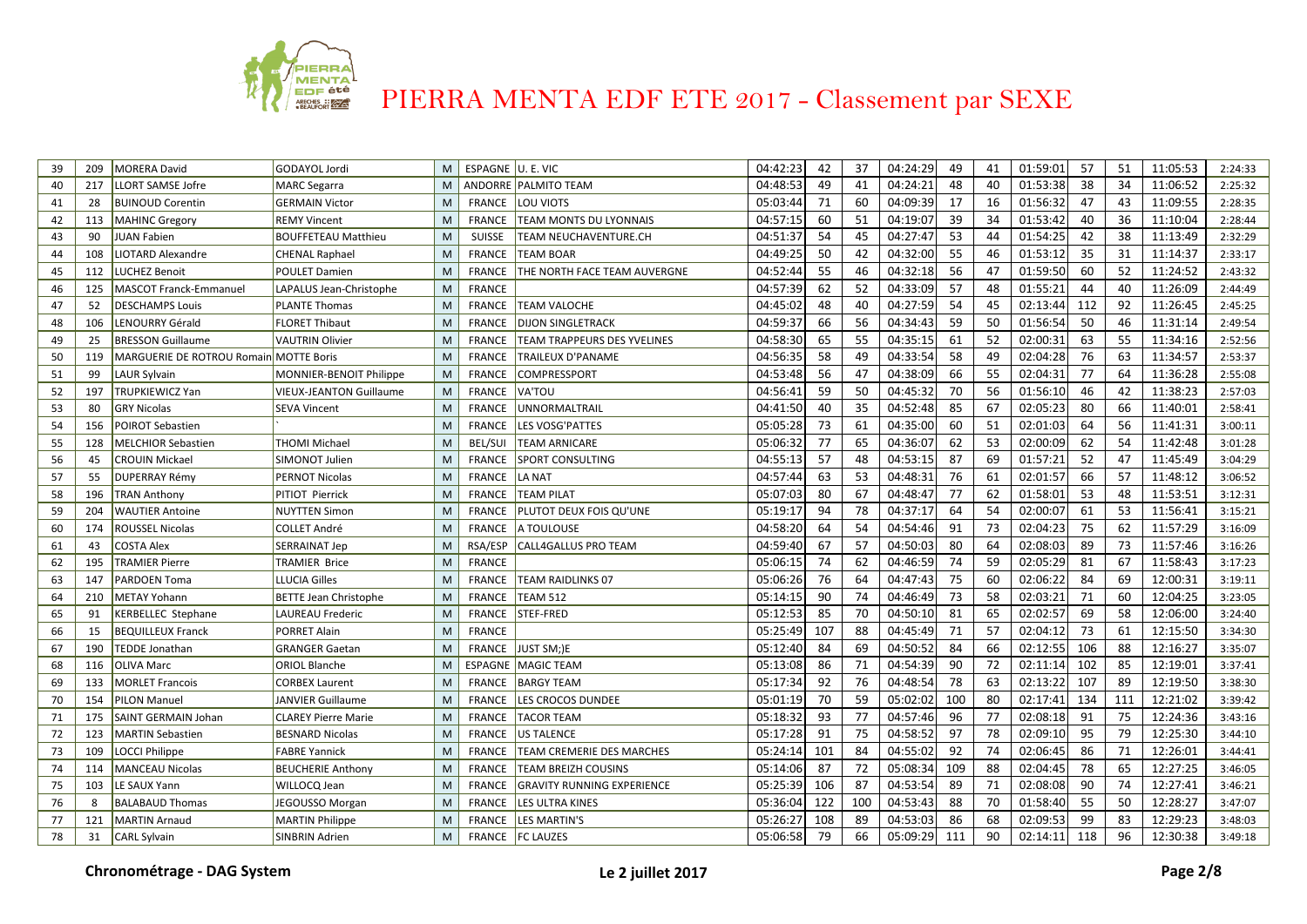

| 79  | 134            | MOUGIN Stéphane               | <b>GAY Christophe</b>           | M | <b>FRANCE</b> | MOUGIN/GAY                         | 05:24:00 | 100 | 83  | 04:55:19 | 93  | 75  | 02:11:23 | 103 | 86  | 12:30:42 | 3:49:22 |
|-----|----------------|-------------------------------|---------------------------------|---|---------------|------------------------------------|----------|-----|-----|----------|-----|-----|----------|-----|-----|----------|---------|
| 80  | 53             | <b>DEVAUD Nicolas</b>         | PECOUD Alexandre                | M | <b>SUISSE</b> | <b>GENEPI</b>                      | 05:10:10 | 82  | 68  | 04:57:43 | 95  | 76  | 02:30:47 | 174 | 139 | 12:38:40 | 3:57:20 |
| 81  | 41             | <b>COLLOUD Arnaud</b>         | <b>COLLOUD Yves</b>             | M | <b>FRANCE</b> | <b>TEAM ZOISEAU</b>                | 05:22:03 | 98  | 81  | 05:03:09 | 102 | 82  | 02:14:58 | 121 | 99  | 12:40:10 | 3:58:50 |
| 82  | 78             | <b>GODAT Sebastien</b>        | <b>BELLET Guillaume</b>         | M | <b>FRANCE</b> |                                    | 05:33:01 | 115 | 96  | 05:00:07 | 98  | 79  | 02:07:18 | 87  | 72  | 12:40:26 | 3:59:06 |
| 83  | 212            | <b>VIALLIS Gilles</b>         | DUSSUYER Stéphane               | M | <b>FRANCE</b> | <b>GONES RAIDEURS</b>              | 05:14:10 | 89  | 73  | 05:17:01 | 121 | 97  | 02:15:32 | 124 | 102 | 12:46:43 | 4:05:23 |
| 84  | 57             | <b>DURIX Jean-Michel</b>      | ROUSSEAU Bertrand               | M | <b>FRANCE</b> | <b>TEAM TRIANDINE</b>              | 05:25:37 | 105 | 86  | 05:09:46 | 112 | 91  | 02:11:43 | 105 | 87  | 12:47:06 | 4:05:46 |
| 85  | 126            | <b>MATHEVET Vincent</b>       | <b>COURVOISIER Aurélien</b>     | M | <b>FRANCE</b> | <b>BG DEBILOS</b>                  | 05:34:20 | 118 | 98  | 05:03:38 | 104 | 84  | 02:09:15 | 96  | 80  | 12:47:13 | 4:05:53 |
| 86  | 178            | <b>SCHLECHTEN Laurent</b>     | <b>TANNIGER Grégoire</b>        | M | SUISSE        | <b>TEAM KIKI</b>                   | 05:29:28 | 112 | 93  | 05:09:10 | 110 | 89  | 02:09:49 | 98  | 82  | 12:48:27 | 4:07:07 |
| 87  | 194            | <b>TOURRES Stéphane</b>       | <b>TOURRES Thierry</b>          | M | <b>FRANCE</b> | <b>TEAM TOO RAID</b>               | 05:21:38 | 96  | 80  | 05:18:39 | 125 | 100 | 02:08:29 | 92  | 76  | 12:48:46 | 4:07:26 |
| 88  | 98             | LAROCHE Sebastien             | LAINE Sylvain                   | M | <b>FRANCE</b> | <b>COURSE EVASION</b>              | 05:26:31 | 109 | 90  | 05:05:47 | 106 | 85  | 02:17:13 | 131 | 108 | 12:49:31 | 4:08:11 |
| 89  | 19             | <b>BONTEMPS Anthony</b>       | <b>TOUSSAINT Stephane</b>       | M | <b>FRANCE</b> | <b>TR AILLEURS</b>                 | 05:41:11 | 137 | 112 | 05:10:42 | 113 | 92  | 01:58:22 | 54  | 49  | 12:50:15 | 4:08:55 |
| 90  | 39             | COLIN Laurent                 | <b>GUINCHARD Jeremie</b>        | M | <b>FRANCE</b> | <b>GEOTRAILEURS</b>                | 05:39:48 | 132 | 107 | 05:07:13 | 107 | 86  | 02:05:34 | 82  | 68  | 12:52:35 | 4:11:15 |
| 91  | 130            | FARGIER Olivier               | <b>MICHELIN Olivier</b>         | M | <b>FRANCE</b> | <b>COURCHEVEL SPORTS OUTDOOR</b>   | 05:45:59 | 141 | 115 | 05:02:04 | 101 | 81  | 02:13:48 | 113 | 93  | 13:01:51 | 4:20:31 |
| 92  | 37             | CHENAUX Sebastien             | JORDAN Martin                   | M | <b>SUISSE</b> | LES DZODZETS                       | 05:34:06 | 117 | 97  | 05:22:01 | 130 | 105 | 02:06:26 | 85  | 70  | 13:02:33 | 4:21:13 |
| 93  | 162            | PROTEAU Yoann                 | PERILLAT Olivier                | M | <b>FRANCE</b> | <b>TEAM</b>                        | 05:23:14 | 99  | 82  | 05:11:50 | 115 | 94  | 02:28:44 | 168 | 135 | 13:03:48 | 4:22:28 |
| 94  | 173            | ROUILLARD Charlie             | CHAMIOT MAITRAL Kévin           | M | FRANCE        | TEAM JEAN LAIN / TERRE DE RUNNING. | 05:54:19 | 158 | 127 | 05:03:20 | 103 | 83  | 02:09:05 | 93  | 77  | 13:06:44 | 4:25:24 |
| 95  | 87             | HURTAUD-MARZANI Johann        | SZA DECZKY Arthur               | M | <b>FRANCE</b> | <b>LES BITES A CORNES</b>          | 05:50:33 | 149 | 120 | 05:17:47 | 123 | 99  | 02:03:11 | 70  | 59  | 13:11:31 | 4:30:11 |
| 96  | 56             | <b>DURAND Thomas</b>          | <b>LACH Alexandre</b>           | M | <b>FRANCE</b> | <b>LES XARATEURS</b>               | 05:40:56 | 136 | 111 | 05:17:38 | 122 | 98  | 02:13:37 | 111 | 91  | 13:12:11 | 4:30:51 |
| 97  | 170            | RODIER André                  | <b>MATERINSKY Remi</b>          | M | <b>FRANCE</b> | <b>LES LUCIOLES</b>                | 05:25:25 | 103 | 85  | 05:21:54 | 129 | 104 | 02:25:23 | 154 | 124 | 13:12:42 | 4:31:22 |
| 98  | $\overline{7}$ | <b>BARBIERA Stephan</b>       | <b>GUSTINELLI gilles</b>        | M | <b>FRANCE</b> | <b>TOURRETTES ESPRIT TRAIL</b>     | 05:44:31 | 140 | 114 | 05:19:14 | 126 | 101 | 02:10:11 | 101 | 84  | 13:13:56 | 4:32:36 |
| 99  | 118            | <b>MARCHAN Nicolas</b>        | <b>MARCHAN Samuel</b>           | M | <b>FRANCE</b> |                                    | 05:58:57 | 167 | 135 | 05:07:31 | 108 | 87  | 02:09:10 | 94  | 78  | 13:15:38 | 4:34:18 |
| 100 | 77             | <b>GIRARD Gregory</b>         | <b>DHERVILLY Patrick</b>        | M | <b>FRANCE</b> | <b>CHTRAILER73</b>                 | 05:38:41 | 130 | 106 | 05:22:23 | 132 | 106 | 02:15:45 | 126 | 104 | 13:16:49 | 4:35:29 |
| 101 | 89             | <b>JOGUET Sebastien</b>       | MARCILLY Jeremy                 | M | FRANCE        | Y'A PAS LE FEU                     | 05:37:08 | 125 | 101 | 05:11:29 | 114 | 93  | 02:28:25 | 165 | 132 | 13:17:02 | 4:35:42 |
| 102 | 219            | <b>SOUILLIART Julien</b>      | <b>LIANDRAT Antoine</b>         | M | FRANCE        | <b>EDF DTG</b>                     | 05:55:11 | 159 | 128 | 05:12:13 | 116 | 95  | 02:09:45 | 97  | 81  | 13:17:09 | 4:35:49 |
| 103 | 83             | <b>HALTER Thomas</b>          | <b>HALTER Francois-Baptiste</b> | M | <b>FRANCE</b> | <b>ROX ET ROUKY</b>                | 05:48:32 | 144 | 116 | 05:14:10 | 119 | 96  | 02:14:45 | 120 | 98  | 13:17:27 | 4:36:07 |
| 104 | 20             | <b>BOURDILLOUD Christophe</b> | DELESSERT Nicolas               | M | <b>SUISSE</b> | <b>OCHSNER SPORT VEVEY</b>         | 05:38:21 | 128 | 104 | 05:22:52 | 133 | 107 | 02:16:54 | 129 | 106 | 13:18:07 | 4:36:47 |
| 105 | 48             | DAVID Julien                  | <b>CHOYER Martin</b>            | M | <b>FRANCE</b> | <b>TEAM SHOW SAUDE</b>             | 05:38:27 | 129 | 105 | 05:28:05 | 142 | 114 | 02:14:01 | 117 | 95  | 13:20:33 | 4:39:13 |
| 106 | 148            | PASCOA DOS SANTOS Michel      | <b>PABISIAK Laurent</b>         | M | <b>FRANCE</b> | LES TERRIFORTAINS INSOUMIS         | 05:39:53 | 134 | 109 | 05:23:35 | 137 | 110 | 02:20:08 | 143 | 116 | 13:23:36 | 4:42:16 |
| 107 | 143            | PLUCISNKI Arnaud              | <b>LELEU Philippe</b>           | M | <b>FRANCE</b> | <b>LES ASTRAGALES</b>              | 05:49:22 | 146 | 118 | 05:20:56 | 127 | 102 | 02:16:59 | 130 | 107 | 13:27:17 | 4:45:57 |
| 108 | 66             | <b>FOURNAT Philippe</b>       | <b>CROZ Daniel</b>              | M | <b>FRANCE</b> |                                    | 05:38:14 | 127 | 103 | 05:26:17 | 139 | 112 | 02:24:14 | 151 | 122 | 13:28:45 | 4:47:25 |
| 109 | 127            | MEIGNAN Alexandre             | DILLIES Guillaume               | M | FRANCE        | KECEKONFOULA                       | 05:49:07 | 145 | 117 | 05:23:28 | 135 | 109 | 02:17:36 | 133 | 110 | 13:30:11 | 4:48:51 |
| 110 | 172            | <b>ROQUES Pierre</b>          | <b>SEREE DE ROCH Nicolas</b>    | M | <b>FRANCE</b> | <b>APTAVITA</b>                    | 05:52:30 | 154 | 124 | 05:26:02 | 138 | 111 | 02:14:00 | 116 | 94  | 13:32:32 | 4:51:12 |
| 111 | 157            | POISSONNIER Gael              | DAUNIZEAU Richard               | M | FRANCE        | <b>LES KAMICAS</b>                 | 05:37:23 | 126 | 102 | 05:37:32 | 150 | 121 | 02:18:44 | 138 | 113 | 13:33:39 | 4:52:19 |
| 112 | 181            | <b>SCHUSTER Nicolas</b>       | <b>DODRIMONT Cédric</b>         | M | FRA/BEL       | <b>TRAIL'IN BASTOGNE</b>           | 05:58:45 | 166 | 134 | 05:21:39 | 128 | 103 | 02:15:02 | 122 | 100 | 13:35:26 | 4:54:06 |
| 113 | 135            | <b>MOUNIER Sebastien</b>      | <b>HARDY Julien</b>             | M | <b>FRANCE</b> | <b>RAID O CAZELLES</b>             | 05:42:01 | 138 | 113 | 05:37:57 | 151 | 122 | 02:17:21 | 132 | 109 | 13:37:19 | 4:55:59 |
| 114 | 93             | KUBLER Alexandre              | <b>GRILLOT Mickael</b>          | M | <b>FRANCE</b> | <b>BAND OF BROTHERS</b>            | 05:50:54 | 150 | 121 | 05:30:45 | 144 | 116 | 02:15:41 | 125 | 103 | 13:37:20 | 4:56:00 |
| 115 | 27             | <b>BUCCIARELLI Brice</b>      | <b>DENIS Bernard</b>            | M | <b>FRANCE</b> | LES FENNECS DU DESERT              | 05:39:48 | 133 | 108 | 05:38:42 | 154 | 125 | 02:20:46 | 147 | 118 | 13:39:16 | 4:57:56 |
| 116 | 62             | FERRERI Noel                  | <b>CORONA Claude</b>            | M | <b>FRANCE</b> | <b>VESUBIE TRAIL CLUB 2</b>        | 05:51:24 | 151 | 122 | 05:26:46 | 140 | 113 | 02:25:39 | 156 | 126 | 13:43:49 | 5:02:29 |
| 117 | 159            | <b>PONCE Sebastien</b>        | WARTEL Romain                   | M | <b>FRANCE</b> | <b>CHEEZY PATATE</b>               | 05:52:41 | 155 | 125 | 05:33:10 | 146 | 118 | 02:19:01 | 140 | 114 | 13:44:52 | 5:03:32 |
| 118 |                | 153 PIGNAT Thierry            | <b>CHERVAZ Gilles</b>           | M | <b>SUISSE</b> | <b>PAKO'Z'OTRE</b>                 | 05:56:35 | 161 | 130 | 05:29:47 | 143 | 115 | 02:22:08 | 150 | 121 | 13:48:30 | 5:07:10 |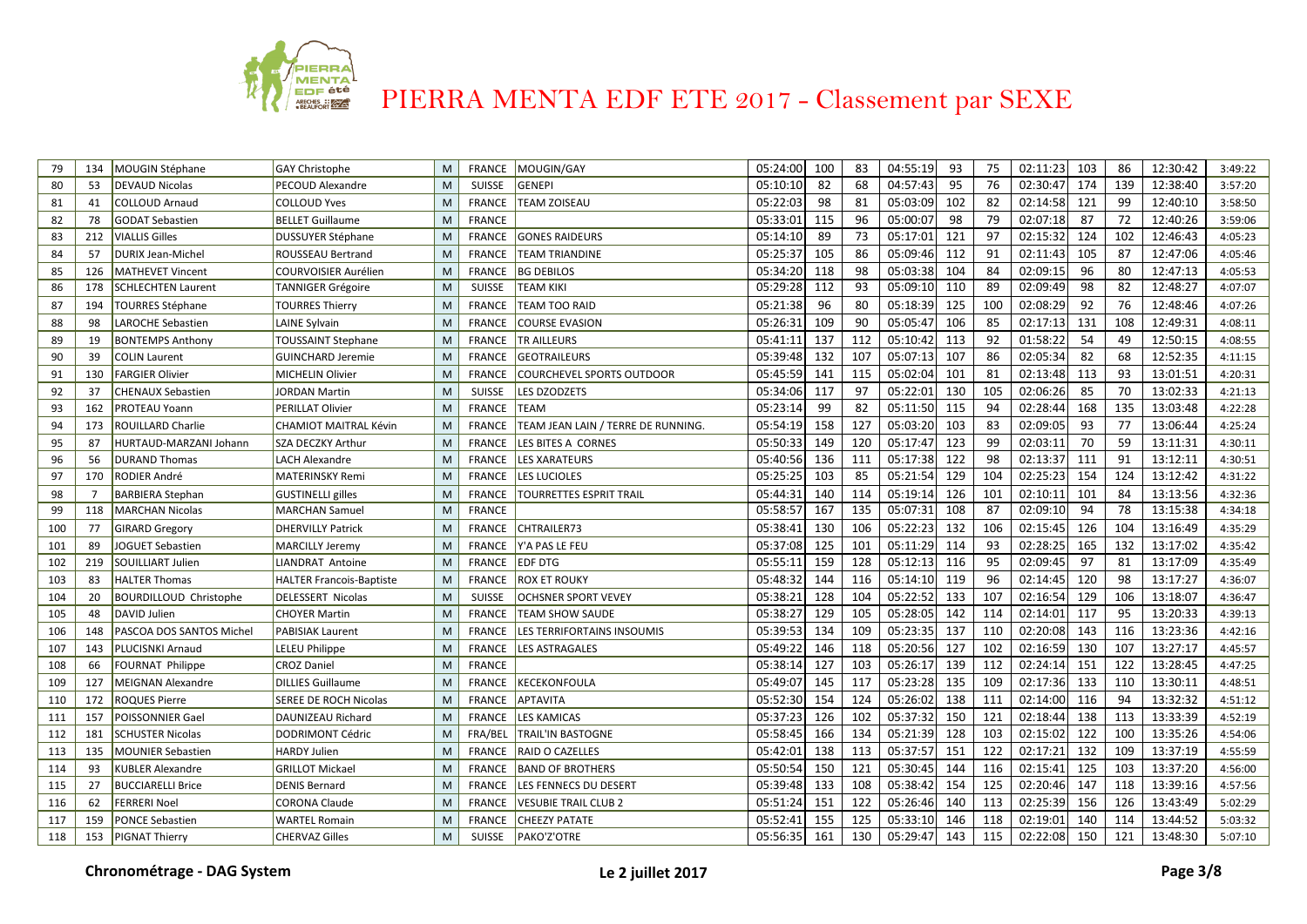

| 119 | 50  | <b>DEGUEURSE Thomas</b>      | <b>ALARCON François</b>    | M | FRANCE         | VEO2000 LA PLAGNE / TRAIL VALMOREL | 05:34:55 | 119 | 99  | 05:23:24 | 134 | 108 | 02:50:23 | 220 | 169 | 13:48:42 | 5:07:22 |
|-----|-----|------------------------------|----------------------------|---|----------------|------------------------------------|----------|-----|-----|----------|-----|-----|----------|-----|-----|----------|---------|
| 120 | 88  | <b>BARNOLA Josep</b>         | <b>PLANELLA Albert</b>     | M |                | ESPAGNE CERDANYA'S TEAM            | 05:52:22 | 153 | 123 | 05:41:05 | 158 | 127 | 02:15:16 | 123 | 101 | 13:48:43 | 5:07:23 |
| 121 | 206 | WINKIN Pierre-Yves           | PERRIN Rémi                | M | <b>BEL/FRA</b> | <b>TRAIL'IN BASTOGNE</b>           | 05:58:44 | 165 | 133 | 05:42:26 | 161 | 129 | 02:13:30 | 110 | 90  | 13:54:40 | 5:13:20 |
| 122 | 51  | <b>DELETRAZ Gerard</b>       | <b>DUVAL Frederic</b>      | M | <b>FRANCE</b>  | <b>TEAM TRIANDINE TRAIL 1</b>      | 06:00:00 | 170 | 137 | 05:35:22 | 149 | 120 | 02:20:16 | 144 | 117 | 13:55:38 | 5:14:18 |
| 123 | 218 | PERRET Rémy                  | <b>NAJAC Julien</b>        | M | <b>FRANCE</b>  | <b>LES RASCALS</b>                 | 05:58:36 | 164 | 132 | 05:39:52 | 155 | 126 | 02:18:20 | 135 | 112 | 13:56:48 | 5:15:28 |
| 124 | 18  | <b>BODIE Brice</b>           | <b>BODIE Frédéric</b>      | M | <b>FRANCE</b>  | LAFUMA MOBILIER                    | 06:08:24 | 182 | 144 | 05:32:56 | 145 | 117 | 02:16:02 | 127 | 105 | 13:57:22 | 5:16:02 |
| 125 | 42  | <b>CORBA Sebastien</b>       | <b>HILLE Sylvain</b>       | M | <b>FRANCE</b>  | <b>TEAM JAJA</b>                   | 05:29:14 | 111 | 92  | 05:48:34 | 167 | 135 | 02:48:11 | 216 | 166 | 14:05:59 | 5:24:39 |
| 126 | 185 | SIMON Gaspard                | SOUILLIART Thibaut         | M | <b>FRANCE</b>  |                                    | 06:05:49 | 177 | 141 | 05:33:27 | 147 | 119 | 02:27:20 | 163 | 131 | 14:06:36 | 5:25:16 |
| 127 | 75  | GIFFARD-CARLET Grégory       | GIFFARD-CARLET Jéremie     | M | <b>FRANCE</b>  | LES TOM                            | 06:14:53 | 194 | 154 | 05:38:28 | 153 | 124 | 02:14:42 | 119 | 97  | 14:08:03 | 5:26:43 |
| 128 | 182 | <b>SERENT Pascal</b>         | <b>CONREAUX Cyril</b>      | M | <b>FRANCE</b>  | <b>ROCK TRAILERS</b>               | 06:04:55 | 176 | 140 | 05:38:19 | 152 | 123 | 02:27:19 | 162 | 130 | 14:10:33 | 5:29:13 |
| 129 | 105 | <b>LEMAIRE Pierre</b>        | <b>BONNET Antoine</b>      | M | <b>FRANCE</b>  | <b>BOBO&amp;PIERROT</b>            | 05:50:20 | 148 | 119 | 05:49:13 | 169 | 136 | 02:32:48 | 183 | 146 | 14:12:21 | 5:31:01 |
| 130 | 74  | <b>GENETIER Fabien</b>       | <b>FUET Benoit</b>         | M | <b>FRANCE</b>  | LES BOURGUIGNONS DE L'ACAPP        | 05:54:15 | 157 | 126 | 05:57:15 | 177 | 140 | 02:28:33 | 166 | 133 | 14:20:03 | 5:38:43 |
| 131 | 186 | <b>SOUBRIER Bertrand</b>     | <b>NARDELLI Didier</b>     | M | <b>FRANCE</b>  | <b>BERTRAND &amp; DIDIER</b>       | 05:59:20 | 169 | 136 | 05:46:54 | 165 | 133 | 02:34:06 | 184 | 147 | 14:20:20 | 5:39:00 |
| 132 | 29  | <b>CAMPOLI Jean-Francois</b> | D'APOLITO julien           | M | <b>FRANCE</b>  | LES ALPINISTES DU MONT MARTRE      | 06:10:04 | 185 | 146 | 05:49:41 | 170 | 137 | 02:21:27 | 148 | 119 | 14:21:12 | 5:39:52 |
| 133 | 193 | <b>TOUCHEQUE Grégory</b>     | LEPINOIS Nicolas           | M | RSA/BEL        | TRAI'IN BASTOGNE 3                 | 06:15:39 | 196 | 155 | 05:42:25 | 160 | 128 | 02:26:18 | 160 | 129 | 14:24:22 | 5:43:02 |
| 134 | 65  | FOSTINELLI Philippe          | <b>BLUMENFELD Franck</b>   | M | <b>FRANCE</b>  | <b>ITKALENJI</b>                   | 06:13:36 | 189 | 150 | 05:44:01 | 162 | 130 | 02:28:42 | 167 | 134 | 14:26:19 | 5:44:59 |
| 135 | 151 | PIERARD Quentin              | <b>SANCHEZ Emilien</b>     | M | FRANCE         | <b>TEAM PAPY COACH</b>             | 05:27:02 | 110 | 91  | 05:47:48 | 166 | 134 | 03:11:57 | 246 | 180 | 14:26:47 | 5:45:27 |
| 136 | 155 | PINATON Frédéric             | <b>DARNET Camille</b>      | M | <b>FRANCE</b>  | <b>DIJON EIFFEL</b>                | 06:04:09 | 173 | 138 | 05:57:50 | 178 | 141 | 02:25:02 | 153 | 123 | 14:27:01 | 5:45:41 |
| 137 | 100 | <b>LAURENS Lionel</b>        | SIEURAC Fabien             | M | FRANCE         | <b>TEAM PATOU / BMA</b>            | 05:55:48 | 160 | 129 | 05:44:08 | 163 | 131 | 02:48:12 | 217 | 167 | 14:28:08 | 5:46:48 |
| 138 | 144 | <b>OLLA Emmanuel</b>         | <b>OLLA Arthur</b>         | M | <b>FRANCE</b>  |                                    | 05:39:59 | 135 | 110 | 06:21:03 | 204 | 157 | 02:31:35 | 178 | 142 | 14:32:37 | 5:51:17 |
| 139 | 13  | <b>BEERENS Thomas</b>        | <b>LAVIGNE Cyril</b>       | M | <b>FRANCE</b>  | LES CHTI'S                         | 06:10:00 | 184 | 145 | 05:55:00 | 175 | 139 | 02:32:16 | 181 | 144 | 14:37:16 | 5:55:56 |
| 140 | 146 | <b>FRANCHI Paolo</b>         | DE BIASI Paolo             | M | <b>ITALIE</b>  | <b>DOLOMITI EXTREME TRAIL</b>      | 06:04:46 | 175 | 139 | 06:03:49 | 183 | 144 | 02:31:06 | 175 | 140 | 14:39:41 | 5:58:21 |
| 141 | 138 | NATHAN Elie                  | <b>GUILLOT Mike</b>        | M | <b>FRANCE</b>  | <b>CTC - SANGLIER DE JUSSIEU</b>   | 06:27:06 | 204 | 159 | 05:46:40 | 164 | 132 | 02:26:02 | 159 | 128 | 14:39:48 | 5:58:28 |
| 142 | 140 | <b>NICAISSE Sylvain</b>      | RECH Didier                | M | <b>FRANCE</b>  | <b>TEAM CHEPTAINTRAIL 1</b>        | 05:58:12 | 163 | 131 | 06:10:49 | 193 | 152 | 02:31:20 | 176 | 141 | 14:40:21 | 5:59:01 |
| 143 | 177 | SALLES Mehdi                 | TRUC Yann                  | M | <b>FRANCE</b>  | <b>ENDEUXHEURESC'ESTPLIE</b>       | 06:19:30 | 199 | 156 | 05:59:08 | 180 | 142 | 02:32:19 | 182 | 145 | 14:50:57 | 6:09:37 |
| 144 | 183 | <b>SERRA Lionel</b>          | <b>CORDROCH Matthieu</b>   | M | <b>FRANCE</b>  | <b>LES BRETONS</b>                 | 06:20:51 | 201 | 158 | 06:02:21 | 182 | 143 | 02:28:53 | 169 | 136 | 14:52:05 | 6:10:45 |
| 145 | 115 | <b>MARC David</b>            | <b>RONDOT Remi</b>         | M | <b>FRANCE</b>  | LES NOVICES                        | 06:06:42 | 180 | 142 | 06:07:22 | 186 | 147 | 02:38:13 | 194 | 153 | 14:52:17 | 6:10:57 |
| 146 | 213 | <b>ALVAREZ DIGO Miguel</b>   | SARDA FERNANDEZ Jordi      | M | RSA/ESP        | MINDUNDIS8334                      | 06:20:23 | 200 | 157 | 06:09:21 | 189 | 148 | 02:28:56 | 170 | 137 | 14:58:40 | 6:17:20 |
| 147 | 11  | <b>BARONE Jean-Michel</b>    | <b>BERAUD Jean-luc</b>     | M | <b>FRANCE</b>  | <b>TRAIL ATHLITUDE CUERS</b>       | 05:21:22 | 95  | 79  | 07:09:02 | 244 | 180 | 02:31:43 | 179 | 143 | 15:02:07 | 6:20:47 |
| 148 | 220 | MOUGIN Xavier                | <b>BONO Thomas</b>         | M | <b>FRANCE</b>  | <b>TEAM MORTEAU</b>                | 06:32:23 | 214 | 166 | 06:04:18 | 184 | 145 | 02:25:56 | 157 | 127 | 15:02:37 | 6:21:17 |
| 149 | 165 | RECORDON Stephane            | JAYMOND Romain             | M | <b>FRANCE</b>  |                                    | 06:13:32 | 188 | 149 | 06:05:33 | 185 | 146 | 02:50:23 | 221 | 170 | 15:09:28 | 6:28:08 |
| 150 | 120 | <b>MARIETTE Benoit</b>       | <b>BERGER Cyril</b>        | M | FRANCE         | LUNCH-BREACK                       | 06:14:18 | 191 | 152 | 06:35:44 | 223 | 168 | 02:20:03 | 142 | 115 | 15:10:05 | 6:28:45 |
| 151 | 92  | KOLODZIEJCZYK Franck         | <b>DESMOULINS Olivier</b>  | M | <b>FRANCE</b>  | <b>TOULON SPORTS NATURE</b>        | 06:42:33 | 230 | 172 | 05:52:07 | 173 | 138 | 02:35:39 | 189 | 151 | 15:10:19 | 6:28:59 |
| 152 | 49  | <b>DAVID Bruno</b>           | MOULIN Frédéric            | M | <b>FRANCE</b>  | <b>TRAIE AIE AIE</b>               | 06:07:19 | 181 | 143 | 06:22:38 | 208 | 161 | 02:41:54 | 200 | 157 | 15:11:51 | 6:30:31 |
| 153 | 23  | <b>BOURGUIGNON Laurent</b>   | LUTHI Jean Pierre          | M | <b>BEL/SUI</b> | <b>LES TORPILLES</b>               | 06:14:10 | 190 | 151 | 06:12:55 | 197 | 154 | 02:45:03 | 207 | 161 | 15:12:08 | 6:30:48 |
| 154 | 12  | <b>BEAUPELLET Philippe</b>   | LEPAGE Jean Marc           | M | <b>FRANCE</b>  | <b>TEAM BA HALANA</b>              | 06:36:24 | 220 | 167 | 06:10:20 | 192 | 151 | 02:25:27 | 155 | 125 | 15:12:11 | 6:30:51 |
| 155 | 94  | <b>LAFFAY Vincent</b>        | LAFFAY Sylvain             | M | <b>FRANCE</b>  | <b>TEAM DESBOSSESETDESBULLES</b>   | 06:42:03 | 227 | 171 | 06:09:25 | 190 | 149 | 02:22:03 | 149 | 120 | 15:13:31 | 6:32:11 |
| 156 | 67  | FOURTANIER Ludovic           | CRAPART Laurent            | M | <b>FRANCE</b>  | KOALA#1                            | 06:30:21 | 209 | 163 | 06:10:20 | 191 | 150 | 02:34:47 | 186 | 149 | 15:15:28 | 6:34:08 |
| 157 | 34  | <b>CHAINTREUIL Didier</b>    | <b>GODEFROY Philippe</b>   | M | <b>FRANCE</b>  | <b>TOULON SPORT NATURE</b>         | 06:29:35 | 208 | 162 | 06:14:45 | 199 | 155 | 02:45:40 | 210 | 163 | 15:30:00 | 6:48:40 |
| 158 | 201 | <b>HERMANN Julien</b>        | <b>GASSER Jean Nicolas</b> | M |                | FRANCE IJN & BRUNO                 | 06:29:27 | 207 | 161 | 06:22:35 | 207 | 160 | 02:38:17 | 195 | 154 | 15:30:19 | 6:48:59 |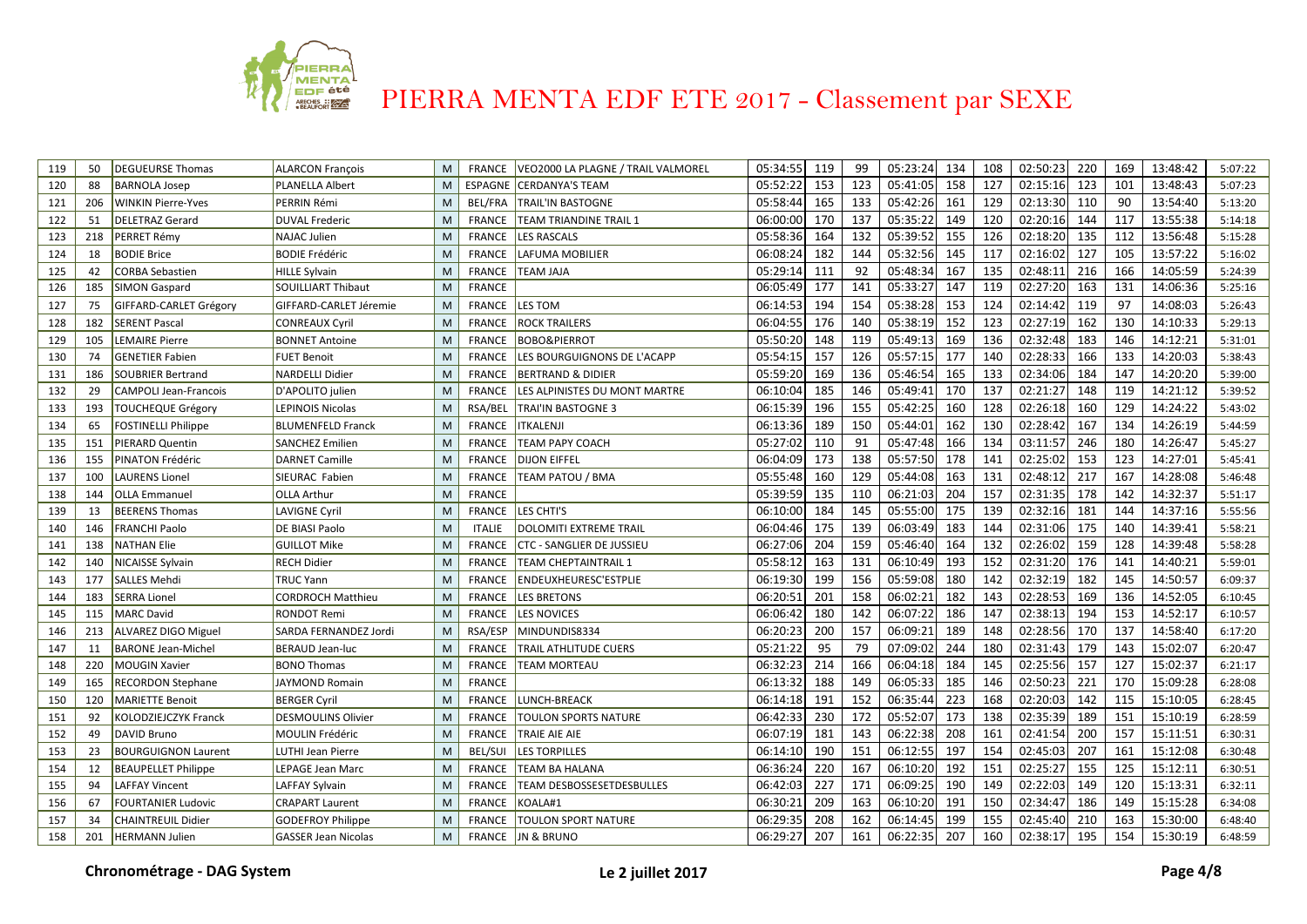

| 159 | 145 | <b>PECHEUR Samuel</b>     | <b>LEBRAT Eric</b>         | M | FRANCE          | POINTURE 46                             | 06:49:53 | 235 | 175 | 06:15:51 | 200 | 156 | 02:29:34 | 173 | 138 | 15:35:18 | 6:53:58 |
|-----|-----|---------------------------|----------------------------|---|-----------------|-----------------------------------------|----------|-----|-----|----------|-----|-----|----------|-----|-----|----------|---------|
| 160 | 131 | <b>MISTER Guillaume</b>   | <b>FONTAINE Gérard</b>     | M | <b>FRANCE</b>   | <b>QQFL</b>                             | 06:44:50 | 234 | 174 | 06:21:36 | 205 | 158 | 02:34:22 | 185 | 148 | 15:40:48 | 6:59:28 |
| 161 | 64  | <b>FORGET Guillaume</b>   | <b>FRAISSE Stéphane</b>    | M | <b>FRANCE</b>   | <b>BRO TAGNE</b>                        | 06:39:55 | 224 | 169 | 06:29:37 | 215 | 164 | 02:36:40 | 192 | 152 | 15:46:12 | 7:04:52 |
| 162 | 202 | <b>VINCELOT Guillaume</b> | <b>PEDARD Thibaud</b>      | M | <b>FRANCE</b>   | <b>LES MOULES</b>                       | 06:30:48 | 210 | 164 | 06:32:16 | 217 | 166 | 02:46:32 | 212 | 164 | 15:49:36 | 7:08:16 |
| 163 | 129 | <b>MIDOT Jean Michel</b>  | <b>DURAND Jean Marc</b>    | M | <b>FRANCE</b>   |                                         | 06:27:29 | 205 | 160 | 06:28:57 | 213 | 163 | 02:54:18 | 228 | 172 | 15:50:44 | 7:09:24 |
| 164 | 139 | <b>NESE Christopher</b>   | <b>COMES Giani</b>         | M | FRANCE          | APTAVITATRAIL                           | 06:44:14 | 232 | 173 | 06:40:26 | 227 | 170 | 02:35:16 | 187 | 150 | 15:59:56 | 7:18:36 |
| 165 | 96  | LAMBERT Bertrand          | <b>GILLET Emmanuel</b>     | M | <b>BELGIQUE</b> |                                         | 06:56:20 | 241 | 179 | 06:21:48 | 206 | 159 | 02:44:32 | 206 | 160 | 16:02:40 | 7:21:20 |
| 166 | 59  | <b>FABER Sébastien</b>    | <b>FALLER Christophe</b>   | M |                 | <b>FRANCE LES BRONZES FONT DU TRAIL</b> | 07:13:15 | 252 | 185 | 06:11:38 | 196 | 153 | 02:39:20 | 197 | 155 | 16:04:13 | 7:22:53 |
| 167 | 107 | <b>HOTE Michel</b>        | <b>HUIN André</b>          | M | FRANCE          | <b>EQUIPE RCV</b>                       | 06:56:09 | 240 | 178 | 06:33:48 | 220 | 167 | 02:43:27 | 202 | 159 | 16:13:24 | 7:32:04 |
| 168 | 10  | <b>BARNIER Alain</b>      | <b>BARNIER Luc</b>         | M | <b>FRANCE</b>   | <b>TEAM GARAGAI</b>                     | 06:52:08 | 236 | 176 | 06:41:10 | 228 | 171 | 02:51:31 | 224 | 171 | 16:24:49 | 7:43:29 |
| 169 | 187 | <b>SOUM Bertrand</b>      | <b>SOUM Guillaume</b>      | M | FRANCE          | <b>BROTHER'S KING</b>                   | 06:31:24 | 212 | 165 | 06:41:51 | 229 | 172 | 03:12:57 | 247 | 181 | 16:26:12 | 7:44:52 |
| 170 | 179 | <b>SCHMIDT Alexander</b>  | MARéCHAL Nicolas           | M | <b>FRANCE</b>   | BROOKLYYYN                              | 07:05:16 | 249 | 182 | 06:42:52 | 230 | 173 | 02:42:28 | 201 | 158 | 16:30:36 | 7:49:16 |
| 171 | 82  | <b>GUINET Julien</b>      | <b>PERRET Maxime</b>       | M | FRANCE          | LES DOUME                               | 07:17:02 | 255 | 186 | 06:36:13 | 224 | 169 | 02:39:44 | 198 | 156 | 16:32:59 | 7:51:39 |
| 172 | 54  | DI VINCENZO Dominique     | <b>LILLAZ Jean Vincent</b> | M | FRANCE          | DI VINCENZO/LILLAZ                      | 07:17:19 | 256 | 187 | 06:32:05 | 216 | 165 | 02:45:34 | 209 | 162 | 16:34:58 | 7:53:38 |
| 173 | 6   | <b>BAI Nicolas</b>        | <b>BAI Jérôme</b>          | M |                 | FRANCE LA FACE B                        | 07:02:23 | 245 | 181 | 06:23:12 | 209 | 162 | 03:19:08 | 249 | 182 | 16:44:43 | 8:03:23 |
| 174 | 104 | <b>LEFRANC Yannick</b>    | MICHELANGELI Paul-Antoine  | M | FRANCE          | LES GAUFRES                             | 07:01:45 | 244 | 180 | 06:58:26 | 237 | 175 | 02:48:14 | 218 | 168 | 16:48:25 | 8:07:05 |
| 175 | 152 | PIETRI Jean Louis         | <b>DIGON Pascal</b>        | M | <b>FRANCE</b>   | <b>TRAIL ET ECHALOTTE</b>               | 07:23:34 | 259 | 189 | 06:46:45 | 231 | 174 | 02:47:00 | 213 | 165 | 16:57:19 | 8:15:59 |
| 176 | 63  | <b>FOLLIOT Sebastien</b>  | <b>FOLLIOT Xavier</b>      | M | <b>FRANCE</b>   | <b>CLIMBTRAIL</b>                       | 07:06:26 | 250 | 183 | 07:06:30 | 242 | 179 | 03:02:52 | 237 | 174 | 17:15:48 | 8:34:28 |
| 177 | 73  | <b>GAUTHIER Benoit</b>    | MICHELET Jérôme            | M | <b>FRANCE</b>   | DA-666                                  | 07:29:58 | 263 | 192 | 07:02:04 | 239 | 176 | 03:06:16 | 239 | 175 | 17:38:18 | 8:56:58 |
| 178 | 122 | <b>MARTIN Didier</b>      | <b>BARRAU Vincent</b>      | M | <b>FRANCE</b>   | $DA-001$                                | 07:29:56 | 262 | 191 | 07:02:06 | 241 | 178 | 03:06:16 | 241 | 177 | 17:38:18 | 8:56:58 |
| 179 | 40  | <b>COLIN Olivier</b>      | <b>DELILLE Thomas</b>      | M | <b>FRANCE</b>   | $DA-002$                                | 07:29:58 | 264 | 193 | 07:02:05 | 240 | 177 | 03:06:16 | 240 | 176 | 17:38:19 | 8:56:59 |
| 180 | 68  | <b>FRANCHIN Robert</b>    | <b>DUPONT Christophe</b>   | M | <b>FRANCE</b>   | <b>TI PUNCH</b>                         | 07:36:47 | 267 | 195 | 07:11:43 | 245 | 181 | 02:58:20 | 234 | 173 | 17:46:50 | 9:05:30 |
| 181 | 102 | LE MEUR Elric             | <b>SENANEDJ Michel</b>     | M | <b>FRANCE</b>   | <b>TRAIL ATHLITUDE CUERS</b>            | 07:41:09 | 269 | 196 | 07:15:47 | 249 | 182 | 03:07:04 | 243 | 178 | 18:04:00 | 9:22:40 |
| 182 | 205 | <b>WAYMEL Pascal</b>      | <b>MELON Alain</b>         | M | <b>FRANCE</b>   | <b>RUN-BLEAU</b>                        | 07:36:06 | 266 | 194 | 07:33:00 | 251 | 184 | 03:11:23 | 245 | 179 | 18:20:29 | 9:39:09 |
|     | 69  | <b>FREDIANI Gilles</b>    | <b>TIERAN Christophe</b>   | M | <b>FRANCE</b>   | <b>VESUBLE TRAIL CLUB 06</b>            | 04:32:18 | 28  | 24  | 04:15:27 | 26  | 23  | ABD      |     |     |          |         |
|     | 33  | <b>CHABOD Benjamin</b>    | <b>VUILLAUME Adrien</b>    | M | <b>FRANCE</b>   | ADRIBANJ                                | 06:54:00 | 238 | 177 | 07:31:08 | 250 | 183 | ABD      |     |     |          |         |
|     |     |                           |                            |   |                 |                                         |          |     |     |          |     |     |          |     |     |          |         |
|     |     |                           |                            |   |                 |                                         |          |     |     |          |     |     |          |     |     |          |         |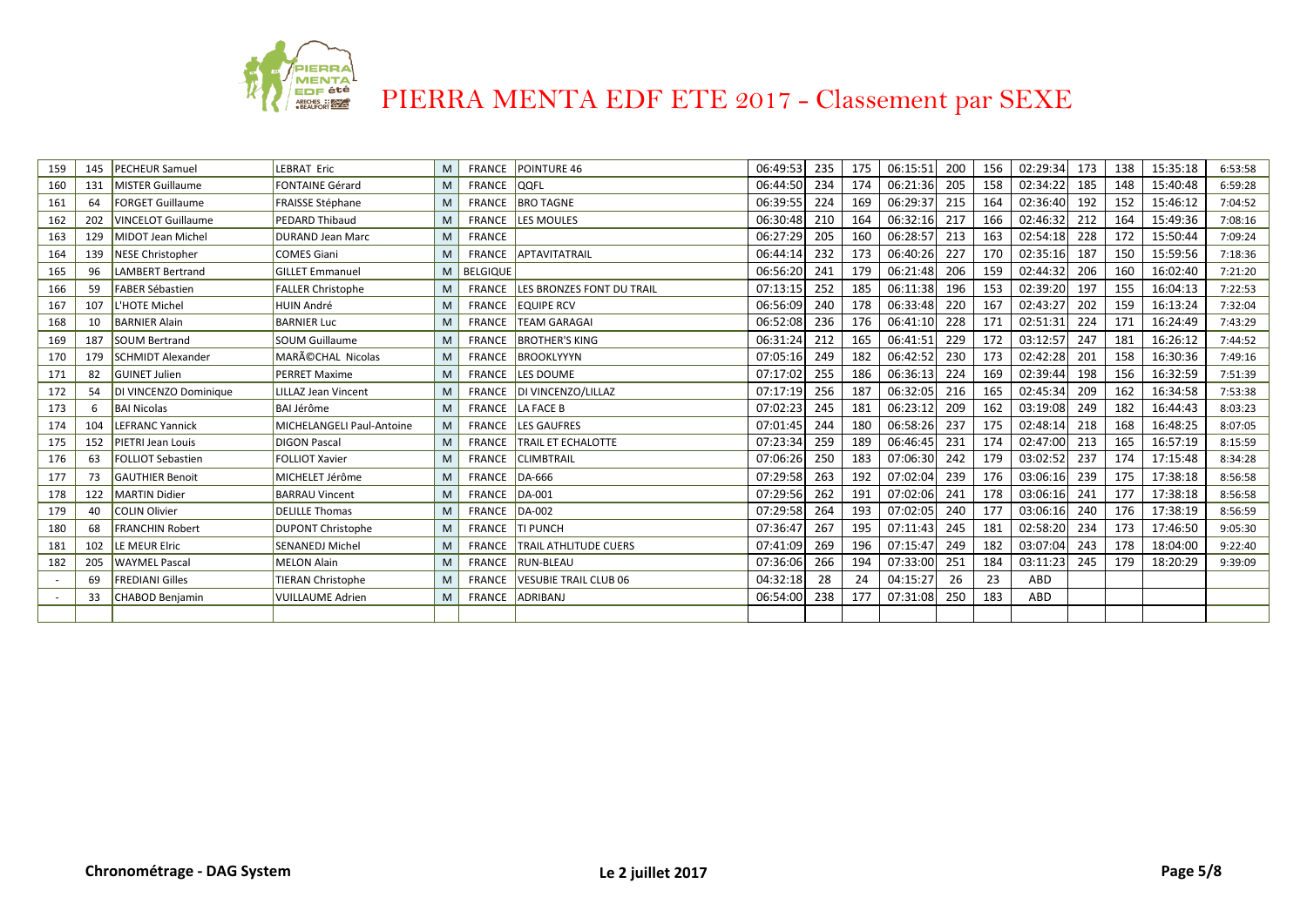

## **CLASSEMENT FEMME**

| <b>CLT</b> | <b>Num</b> | <b>Equipier 1</b>          | <b>Equipier 2</b>              | Cat. | <b>Nation</b>        | <b>Team</b>                              | Etape 1  |     |    | Clt Clt Cat Etape 2 |     | Clt Clt Cat | Etape 3  |     | Clt Clt Cat | <b>Cumul</b> | Ecart   |
|------------|------------|----------------------------|--------------------------------|------|----------------------|------------------------------------------|----------|-----|----|---------------------|-----|-------------|----------|-----|-------------|--------------|---------|
|            | 311        | <b>GERARDI Hillary</b>     | CHIRON Celia                   | F    | USA/FRA              |                                          | 04:19:01 | 13  |    | 04:12:03            | 21  |             | 01:51:55 | 30  |             | 10:22:59     |         |
|            | 301        | COMET PASCUA Anna          | <b>ANDREU TRIAS Laia</b>       |      |                      | ESPAGNE LES NENES DE LA PLANA            | 04:33:39 | 32  |    | 04:19:29            | 40  |             | 01:59:00 | 56  |             | 10:52:08     | 0:29:09 |
|            | 320        | MICHAUX Helene             | <b>PAQUETTE Rachel</b>         |      |                      | FRA/CAN LES CARIBOUS GIRLS               | 04:44:50 | 47  |    | 04:37:27            | 65  |             | 02:02:46 | 68  |             | 11:25:03     | 1:02:04 |
|            |            | 328 ROUSSET Mélanie        | <b>FRESLON Caroline</b>        |      |                      | FRANCE   WAA/CINQUIEME ELEMENT           | 05:00:10 | 68  |    | 04:26:41            | 52  |             | 02:04:19 | 74  |             | 11:31:10     | 1:08:11 |
|            |            | 310 GACHET Gabrielle       | ZIMMERMANN Andrea              |      |                      | SUISSE <b>THE BUTTERFLY HELP-PROJECT</b> | 05:11:57 | 83  | 5. | 04:50:20            | 83  | 5.          | 02:13:24 | 108 | 6           | 12:15:41     | 1:52:42 |
|            | 330        | <b>TRAUB Gwenaelle</b>     | D'HAENE Carline                |      |                      | <b>FRANCE LES 2 SOEURS</b>               | 05:14:08 | 88  | 6  | 04:56:16            | 94  | 6           | 02:10:08 | 100 |             | 12:20:32     | 1:57:33 |
|            | 321        | MOLLARD Sophie             | MEYNET-CORDONNIER Fanny        |      | <b>FRANCE MILLET</b> |                                          | 05:36:36 | 124 | 8  | 05:04:45            | 105 |             | 02:18:35 | 137 |             | 12:59:56     | 2:36:57 |
|            | 303        | <b>BERGER Gaelle</b>       | <b>SESTIER CARLIN Sandrine</b> |      |                      | FRANCE RUNBIKERANDOHUEZ                  | 05:36:09 | 123 |    | 05:23:32            | 136 |             | 02:13:27 | 109 |             | 13:13:08     | 2:50:09 |
|            | 331        | <b>VIDAL</b> Ines          | <b>DEVILLE CAVELLIN Elodie</b> |      |                      | <b>FRANCE TIC &amp; TAC</b>              | 05:39:13 | 131 |    | 05:14:29            | 120 | 8           | 02:20:29 | 145 |             | 13:14:11     | 2:51:12 |
| 10         |            | 322 MURIS Myriam           | <b>BERNABEU Marie</b>          |      |                      | <b>FRANCE PINK TRIANDINE</b>             | 05:53:03 | 156 | 11 | 05:39:55            | 156 | 10          | 02:29:15 | 172 | 14          | 14:02:13     | 3:39:14 |
| 11         | 316        | LACORDAIRE Lucie           | JACQUELIN Noémie               |      |                      | FRANCE LA PYRÉNEO-SAVOYARDE              | 06:04:38 | 174 | 13 | 05:41:15            | 159 | 11          | 02:20:41 | 146 | 10          | 14:06:34     | 3:43:35 |
| 12         | 305        | <b>BONNARDON Céline</b>    | <b>PERETTO Estelle</b>         |      |                      | <b>FRANCE LAFUMA MOBILIER</b>            | 06:08:24 | 183 | 14 | 05:49:10            | 168 | 12          | 02:29:03 | 171 | 13          | 14:26:37     | 4:03:38 |
| 13         | 318        | <b>LIEUTIER Marina</b>     | <b>LIBERTO Laure</b>           |      |                      | FRANCE <b>IRT FAMILY</b>                 | 06:02:31 | 171 | 12 | 05:58:23            | 179 | 13          | 02:28:18 | 164 | 12          | 14:29:12     | 4:06:13 |
| 14         | 307        | <b>BUFFIERE Muriel</b>     | <b>TREMAINE Maryanna</b>       |      |                      | FRANCE TEAM DEVOLUY                      | 06:15:55 | 197 | 15 | 06:02:08            | 181 | 14          | 02:31:28 | 177 | 15          | 14:49:31     | 4:26:32 |
| 15         | 325        | <b>PICCOLET Josiane</b>    | <b>GIRARD Christelle</b>       |      |                      | <b>FRANCE HOPE FOR HUMANITY</b>          | 06:37:38 | 222 | 19 | 06:08:40            | 187 | 15          | 02:24:48 | 152 | 11          | 15:11:06     | 4:48:07 |
| 16         | 326        | <b>RABINEL Mathilde</b>    | <b>FELIX Marie</b>             |      |                      | FRANCE APTAVICAILLES                     | 06:30:51 | 211 | 17 | 06:16:03            | 201 | 17          | 02:39:19 | 196 | 17          | 15:26:13     | 5:03:14 |
| 17         | 315        | JUAN Stephanie             | <b>DUBOIS Lyne</b>             |      | <b>SUISSE</b>        | <b>NEUCHAVENTURE</b>                     | 06:39:04 | 223 | 20 | 06:14:11            | 198 | 16          | 02:44:25 | 205 | 18          | 15:37:40     | 5:14:41 |
| 18         | 313        | <b>GRASSI Michela</b>      | <b>PASSERINI Franca</b>        |      | SUISSE               | <b>ITEAM GOTTHARD SKIMO</b>              | 06:42:55 | 231 | 23 | 06:23:24            | 210 | 18          | 02:45:26 | 208 | 19          | 15:51:45     | 5:28:46 |
| 19         | 327        | <b>REYES</b> Emilie        | JEANMONNOT LAMY Virginie       |      | FRANCE               | <b>SPORT AVENTURE</b>                    | 06:34:13 | 218 | 18 | 06:33:23            | 219 | 20          | 02:48:21 | 219 | 20          | 15:55:57     | 5:32:58 |
| 20         | 314        | JACCARD Emilie             | PELLET Joanie                  |      |                      | SUISSE   TEAM GRUMPY SUPERGIRLS          | 06:54:49 | 239 | 24 | 06:25:21            | 211 | 19          | 02:38:07 | 193 | 16          | 15:58:17     | 5:35:18 |
| 21         | 323        | <b>ODIN Nathalie</b>       | <b>LABARRE Beatrice</b>        |      |                      | FRANCE LA BEA NATHA                      | 06:41:58 | 226 | 21 | 06:34:43            | 222 | 22          | 02:56:02 | 231 | 22          | 16:12:43     | 5:49:44 |
| 22         | 319        | LUCAS Fabienne             | JEANMONNOT POURCELOT Beatr     |      |                      | FRANCE SPORT AVENTURES PONTARLIER        | 06:42:29 | 229 | 22 | 06:37:12            | 226 | 23          | 02:58:42 | 235 | 23          | 16:18:23     | 5:55:24 |
| 23         | 302        | <b>BARTHELEMY Sandrine</b> | <b>FONTAINE Bénédicte</b>      |      |                      | FRANCE ZAM ZAM                           | 07:03:44 | 246 | 25 | 06:34:15            | 221 | 21          | 02:51:45 | 225 | 21          | 16:29:44     | 6:06:45 |
|            |            |                            |                                |      |                      |                                          |          |     |    |                     |     |             |          |     |             |              |         |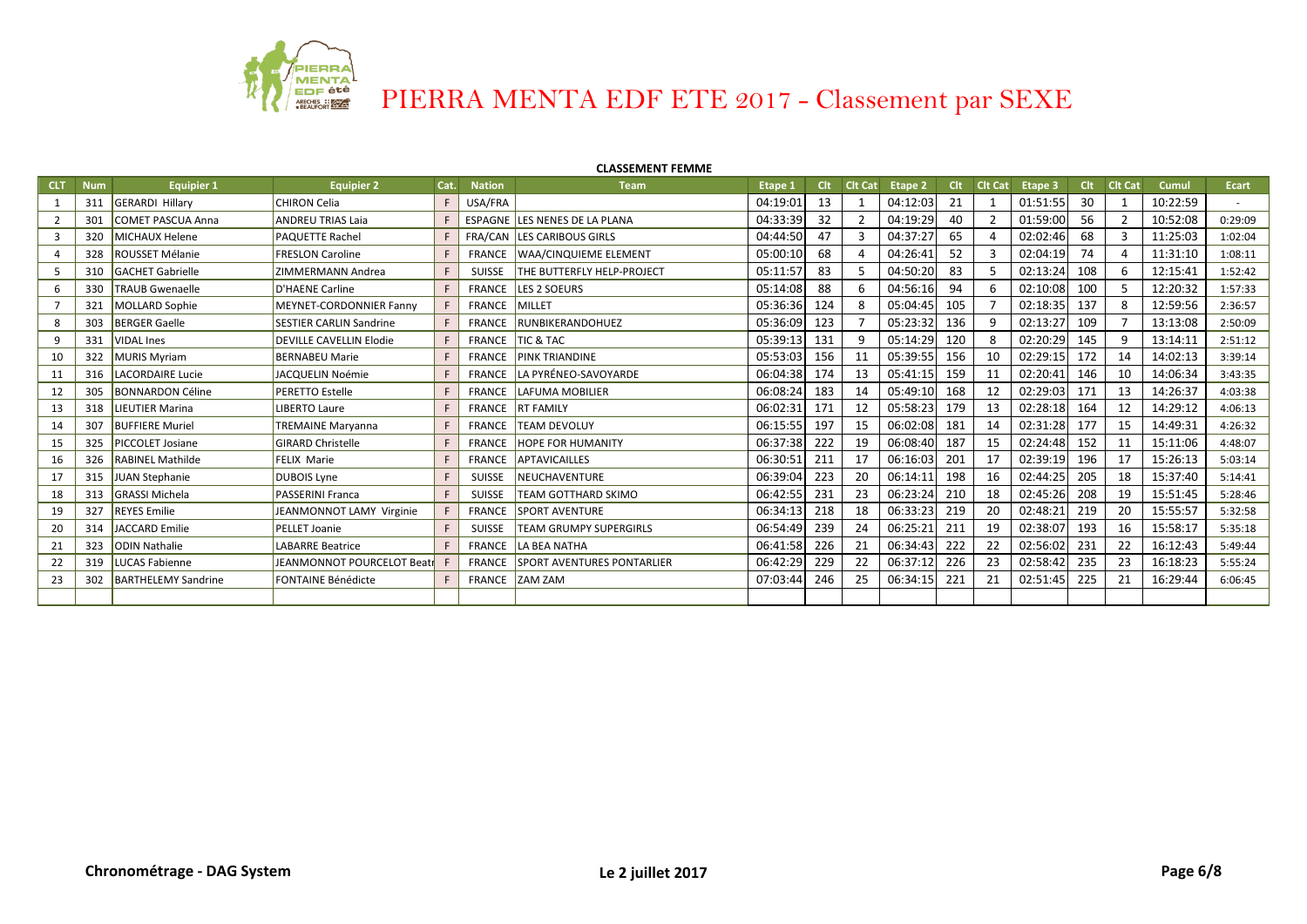

## **CLASSEMENT MIXTE**

| <b>CLT</b>     | <b>Num</b> | <b>Equipier 1</b>               | <b>Equipier 2</b>              | Cat.                      | <b>Nation</b> | <b>Team</b>                            | Etape 1  | <b>Clt</b> | Cit Cat        | Etape 2      | Clt | <b>Clt Cat</b> | Etape 3  | <b>Clt</b> | <b>Clt Cat</b> | Cumul    | Ecart   |
|----------------|------------|---------------------------------|--------------------------------|---------------------------|---------------|----------------------------------------|----------|------------|----------------|--------------|-----|----------------|----------|------------|----------------|----------|---------|
| 1              | 420        | <b>GRANGIER Germain</b>         | <b>SCHIDE Katie</b>            | $\mathsf{x}$              |               | FRA/USA TEAM FUN INOV-8                | 04:12:36 | 8          | 1              | 04:05:59     | 14  | 1              | 01:42:07 | 8          | 1              | 10:00:42 |         |
| $\overline{2}$ | 448        | <b>MOUGEL Claire</b>            | MOUGEL Hervé                   | $\mathsf{x}$              | <b>FRANCE</b> | <b>TEAM TECNICA CAMP CERAMIQ</b>       | 04:27:46 | 23         | $\overline{2}$ | 04:12:21     | 22  | $\overline{2}$ | 01:49:34 | 18         | $\overline{2}$ | 10:29:41 | 0:28:59 |
| $\overline{3}$ | 422        | <b>IERNANDEZ CASAHUGA Ester</b> | <b>SANCHEZ PADILLA Jordi</b>   | $\mathsf{X}$              | ESP/FRA       | C.E. SÚRIA - ELS ESCALDATS             | 04:31:07 | 26         | 3              | 04:17:48     | 33  | $\overline{4}$ | 01:59:45 | 59         | 6              | 10:48:40 | 0:47:58 |
| $\overline{a}$ | 446        | <b>RUBIN Fanny</b>              | <b>MINARY Pierre</b>           | $\mathsf{X}$              | <b>FRANCE</b> | <b>TEAM RAVANEL&amp;CO</b>             | 04:44:01 | 45         | $\overline{4}$ | 04:19:35     | 42  | 5              | 01:59:34 | 58         | 5              | 11:03:10 | 1:02:28 |
| 5              | 452        | VIEUILLE Sarah                  | <b>LEJEUNE Emilien</b>         | $\mathsf{X}$              | <b>FRANCE</b> | TEAM TRAIL TECNICA CAMP CERAMIQ        | 04:49:47 | 51         | 6              | 04:38:17     | 67  | 8              | 02:01:39 | 65         | $\overline{7}$ | 11:29:43 | 1:29:01 |
| 6              | 428        | MAGISSON Dixandra               | <b>MAGISSON Nicolas</b>        | $\mathsf{X}$              | <b>FRANCE</b> |                                        | 04:57:18 | 61         | 7              | 04:36:19     | 63  | $\overline{7}$ | 02:03:23 | 72         | 9              | 11:37:00 | 1:36:18 |
| $\overline{7}$ | 430        | <b>MATHIEU Marion</b>           | <b>MATHIEU Nicolas</b>         | $\boldsymbol{\mathsf{X}}$ | FRANCE        | VALMO TEAM                             | 05:04:35 | 72         | 8              | 04:39:21     | 68  | 9              | 02:08:00 | 88         | 12             | 11:51:56 | 1:51:14 |
| 8              | 419        | <b>GOBERT Maud</b>              | <b>BOUSSEAU Fred</b>           | $\mathsf{X}$              | <b>FRANCE</b> | OXSITIS - ODLO - TRAILS ENDURANCE MAG  | 05:07:55 | 81         | 10             | 04:41:24     | 69  | 10             | 02:04:51 | 79         | 10             | 11:54:10 | 1:53:28 |
| 9              | 432        | NAUWELAERTS DE AGE Anna         | <b>BECCARI Filippo</b>         | $\mathsf{x}$              | SWE/IT        |                                        | 05:49:24 | 147        | 20             | 04:16:06     | 28  | 3              | 01:52:07 | 32         | 3              | 11:57:37 | 1:56:55 |
| 10             | 404        | <b>BUGNARD Corail</b>           | <b>BUGNARD Delfin</b>          | $\mathsf{X}$              | <b>FRANCE</b> |                                        | 05:06:39 | 78         | 9              | 04:46:47     | 72  | 11             | 02:13:49 | 114        | 14             | 12:07:15 | 2:06:33 |
| 11             | 450        | CHENEVOY Julie                  | <b>ABEL Benoit</b>             | $\mathsf{X}$              | <b>FRANCE</b> | <b>TEAM TARDEVANT</b>                  | 05:21:45 | 97         | 11             | 04:49:16     | 79  | 12             | 02:02:04 | 67         | 8              | 12:13:05 | 2:12:23 |
| 12             | 414        | <b>BURCKLE Nolwenn</b>          | <b>BONNAND Mathieu</b>         | $\mathsf{X}$              | <b>FRANCE</b> | OPTISPORT-UGLOW                        | 05:25:29 | 104        | 13             | 04:50:15     | 82  | 13             | 02:05:46 | 83         | 11             | 12:21:30 | 2:20:48 |
| 13             | 412        | DI SANDRO Frédérick             | <b>EUGENE Turquoise Océane</b> | $\mathsf{X}$              | <b>FRANCE</b> | <b>TEAM ARCHAS</b>                     | 05:25:05 | 102        | 12             | 05:01:51     | 99  | 14             | 02:11:30 | 104        | 13             | 12:38:26 | 2:37:44 |
| 14             | 418        | <b>GIBAUD Patrice</b>           | <b>DUC Stéphanie</b>           | $\mathsf{x}$              | <b>FRANCE</b> | <b>TERRE DE RUNNING</b>                | 04:44:03 | 46         | 5.             | 06:19:56     |     |                | 01:57:15 | 51         | $\overline{4}$ | 13:01:14 | 3:00:32 |
| 15             | 421        | HERMABESSIERE Jean-Marc         | <b>JOINEL Alexandra</b>        | $\mathsf{x}$              | <b>FRANCE</b> | LES CANTAVOYARDS / AURILLAC MONTAGNE E | 05:35:53 | 121        | 16             | 05:12:43     | 117 | 15             | 02:13:52 | 115        | 15             | 13:02:28 | 3:01:46 |
| 16             | 451        | <b>DENIS Marine</b>             | <b>LUCAS Titouan</b>           | $\mathsf{X}$              | <b>FRANCE</b> | <b>BEER, TRACK AND FIELD</b>           | 05:34:58 | 120        | 15             | 05:12:43     | 118 | 16             | 02:18:25 | 136        | 17             | 13:06:06 | 3:05:24 |
| 17             | 401        | <b>BETRISEY Mathias</b>         | <b>TENAS Nuria</b>             | $\mathsf{X}$              | SUI/ESP       | <b>ALPI'TRAIL</b>                      | 05:33:15 | 116        | 14             | 05:18:14     | 124 | 17             | 02:18:56 | 139        | 18             | 13:10:25 | 3:09:43 |
| 18             | 441        | <b>TRAMIER Delphine</b>         | <b>VIBERT Baptiste</b>         | $\mathsf{X}$              | <b>FRANCE</b> | TERRE DE RUNNING ALBERTVILLE           | 05:59:00 | 168        | 22             | 05:22:10     | 131 | 18             | 02:16:20 | 128        | 16             | 13:37:30 | 3:36:48 |
| 19             | 413        | <b>DIRREN Francois</b>          | <b>WERLEN Valérie</b>          | $\mathsf{X}$              | <b>SUISSE</b> | TRIATHLON CLUB VALAIS                  | 05:43:50 | 139        | 17             | 05:41:00     | 157 | 21             | 02:19:09 | 141        | 19             | 13:43:59 | 3:43:17 |
| 20             | 415        | <b>FAYOLLE Lionel</b>           | LARTILLEUX COUDER Stephanie    | $\mathsf{X}$              | <b>FRANCE</b> | HTV VAL D ISERE                        | 06:05:53 | 178        | 24             | 05:33:47     | 148 | 20             | 02:26:28 | 161        | 21             | 14:06:08 | 4:05:26 |
| 21             | 417        | <b>GANDY Audrey</b>             | <b>BARBIER Alexandre</b>       | $\mathsf{X}$              | <b>FRANCE</b> | T'INQUIETE C'EST ROULANT!              | 05:47:18 | 143        | 19             | 05:49:50     | 171 | 22             | 02:35:48 | 190        | 24             | 14:12:56 | 4:12:14 |
| 22             | 429        | <b>MAIRE Mathilde</b>           | <b>MAIRE Daniel</b>            | $\mathsf{x}$              | FRANCE        | <b>FAMILLE MAIRE</b>                   | 05:57:07 | 162        | 21             | 05:51:37     | 172 | 23             | 02:35:38 | 188        | 23             | 14:24:22 | 4:23:40 |
| 23             | 427        | <b>KIMBERLEY James</b>          | <b>PAYEN Cassandre</b>         | X                         |               | GBR/FRA KEEP IT SIMPLE & SMILE         | 05:46:15 | 142        | 18             | 05:27:19     | 141 | 19             | 03:10:59 | 244        | 43             | 14:24:33 | 4:23:51 |
| 24             | 433        | <b>OUDJIT Riad</b>              | <b>CLAUS Sylvie</b>            | X                         | FRANCE        | <b>COURS TOUJOURS.</b>                 | 06:06:41 | 179        | 25             | 05:52:27     | 174 | 24             | 02:25:58 | 158        | 20             | 14:25:06 | 4:24:24 |
| 25             | 402        | <b>BEYNET David</b>             | NICOLLET Julie                 | $\boldsymbol{X}$          | <b>FRANCE</b> |                                        | 06:14:35 | 193        | 26             | 06:09:14     | 188 | 26             | 02:32:12 | 180        | 22             | 14:56:01 | 4:55:19 |
| 26             | 409        | <b>COUDURIER Cyril</b>          | SEGAUD Frédérique              | $\mathsf{X}$              | <b>FRANCE</b> | <b>MERCI LYDIE ET OLIVIER</b>          | 06:28:48 | 206        | 30             | 05:55:48 176 |     | 25             | 02:36:15 | 191        | 25             | 15:00:51 | 5:00:09 |
| 27             | 425        | IUILLERY Jean Noel              | MINGOL PACHES Susana           | $\boldsymbol{X}$          | FRA/ESP       | ULTRA AND FIRE                         | 06:15:27 | 195        | 27             | 06:19:06     | 202 | 29             | 02:46:17 | 211        | 29             | 15:20:50 | 5:20:08 |
| 28             | 423        | <b>HIMBER Nicolas</b>           | <b>HIMBER Malory</b>           | $\mathsf{X}$              | <b>FRANCE</b> | <b>TRAIL AVENTURES</b>                 | 06:31:45 | 213        | 31             | 06:11:19     | 195 | 28             | 02:40:35 | 199        | 26             | 15:23:39 | 5:22:57 |
| 29             | 405        | <b>CABANEL Patricia</b>         | <b>BOIS Antony</b>             | $\mathsf{X}$              | <b>FRANCE</b> | <b>TSN ANTONY &amp; PATRICIA</b>       | 06:32:43 | 215        | 32             | 06:19:10     | 203 | 30             | 02:43:31 | 203        | 27             | 15:35:24 | 5:34:42 |
| 30             | 445        | ZAVARISE Maeva                  | <b>DEMOLIS Romain</b>          | $\mathsf{X}$              | <b>FRANCE</b> | TEAM TRAIL TRIANDINE/DURET SOLUTIONS   | 06:33:23 | 216        | 33             | 06:11:12     | 194 | 27             | 02:51:17 | 223        | 33             | 15:35:52 | 5:35:10 |
| 31             | 410        | <b>CREOFF Nicolas</b>           | <b>CREOFF Coralie</b>          | $\mathsf{X}$              | <b>FRANCE</b> | <b>TIROCONI</b>                        | 06:23:30 | 202        | 29             | 06:27:27     | 212 | 31             | 02:47:02 | 214        | 30             | 15:37:59 | 5:37:17 |
| 32             | 437        | ROUGELOT Alain                  | <b>RATTIN Elisabeth</b>        | $\mathsf{X}$              | <b>FRANCE</b> | <b>CAF AIX LES BAINS</b>               | 06:36:14 | 219        | 35             | 06:29:10     | 214 | 32             | 02:52:53 | 227        | 35             | 15:58:17 | 5:57:35 |
| 33             | 403        | <b>BLAYO Christophe</b>         | <b>GODART Marie</b>            | $\mathsf{X}$              | <b>FRANCE</b> | <b>WOW TEAM</b>                        | 06:33:39 | 217        | 34             | 06:33:10     | 218 | 33             | 02:55:47 | 230        | 37             | 16:02:36 | 6:01:54 |
| 34             | 438        | SAGI BARRERA Barbara            | <b>CLARASO VALLCORBA Alex</b>  | $\mathsf{X}$              | RSA/ESP       | <b>SPORTVICIOUS</b>                    | 06:42:24 | 228        | 36             | 06:47:52     | 232 | 35             | 02:54:55 | 229        | 36             | 16:25:11 | 6:24:29 |
| 35             | 442        | <b>VAUCHEL Anne-Marie</b>       | <b>DUTHOO Jean-Louis</b>       | $\mathsf{X}$              | FRANCE        | <b>DUNES D'ESPOIR</b>                  | 06:58:38 | 242        | 39             | 06:36:50     | 225 | 34             | 02:57:40 | 233        | 39             | 16:33:08 | 6:32:26 |
| 36             | 435        | <b>PLANTIN Bertrand</b>         | <b>ROCCA Elise</b>             | X                         | FRANCE        | <b>DA007</b>                           | 07:00:58 | 243        | 40             | 06:48:59     | 233 | 36             | 02:50:34 | 222        | 32             | 16:40:31 | 6:39:49 |
| 37             | 440        | <b>TRACHSEL Patrick</b>         | <b>BRASEY Béatrice</b>         | X                         | <b>SUISSE</b> | <b>PAT ET BEA</b>                      | 06:44:46 | 233        | 37             | 07:13:13     | 247 | 43             | 02:44:07 | 204        | 28             | 16:42:06 | 6:41:24 |
| 38             | 443        | <b>WAULTIER Sabine</b>          | <b>MICHALINOFF Jacques</b>     | X                         | FRANCE        | SIGO 2017                              | 07:04:29 | 248        | 42             | 06:49:30     | 234 | 37             | 02:52:18 | 226        | 34             | 16:46:17 | 6:45:35 |